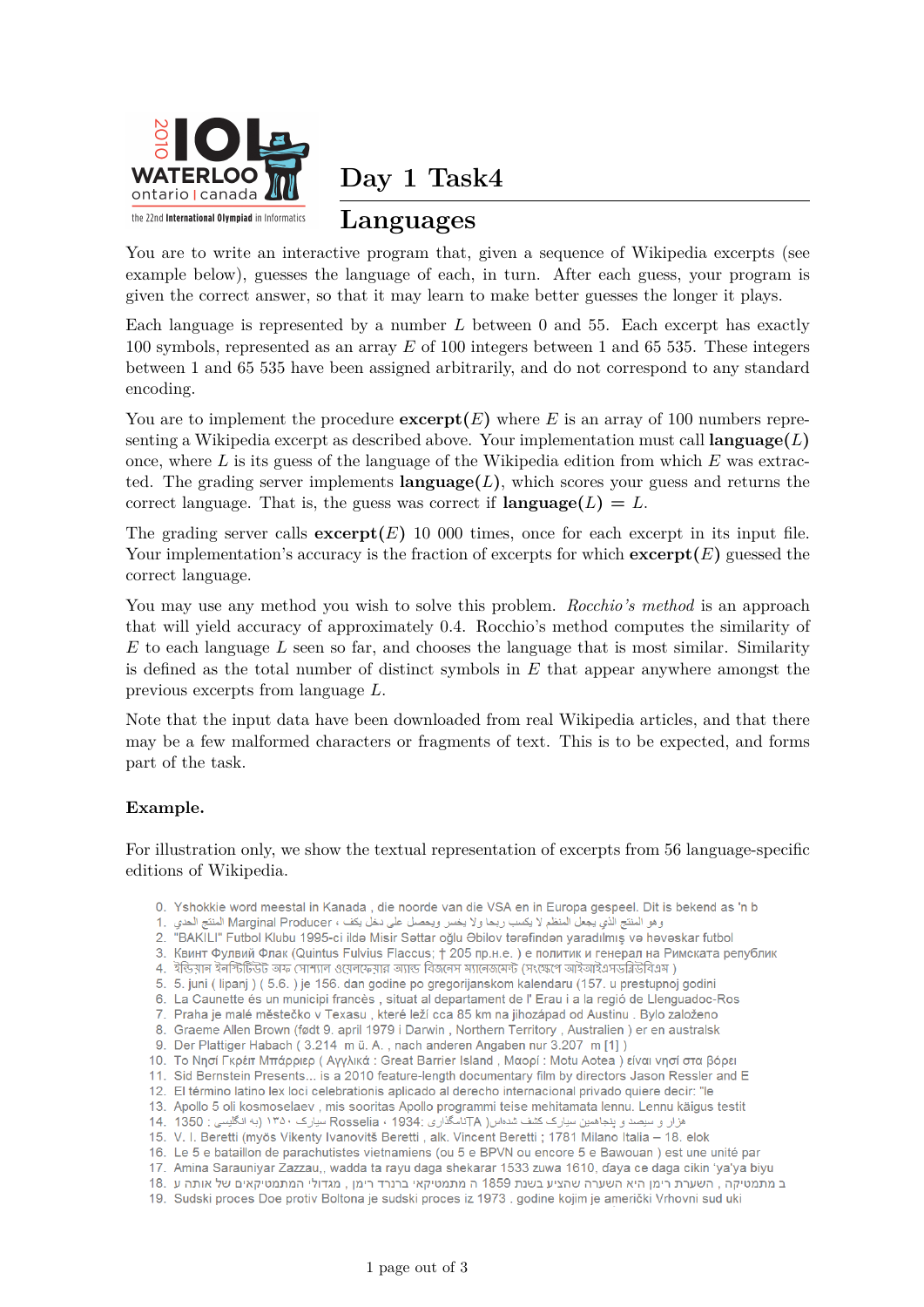

the 22nd International Olympiad in Informatics

Day 1 Task4

### Languages

- 20. Owen Cunningham Wilson (1968, november 18., Dallas, Texas, Egyesült Államok) amerikai színész 21. Հայ Կաթողիկե Եկեղեցին պատկանում է Արևեյյան Կաթոլիկ Եկեղեցիներին և այսպիսով ենթարկվում
- $\frac{1}{2}$  2nnul numb 22. Dionysios dari Halicarnassus (Bahasa Yunani : Διονύσιος Άλεξάνδρου Άλικαρνασσεύς, Dionysios putra
- 23. Nnamdi "Zik" Azikiwe, bu onye isi-ala izizi Nijiria nwere. Ochichi ya bidolu na afo 1954 welu ruo n
- 24. La Riserva naturale orientata Serre della Pizzuta è un'area protetta del dipartimento Regionale di S
- 25. 石橋和義 (いしばし かずよし/まさよし、生没年不詳)は、◆◆詳。石橋氏初代当主。初名氏義。尾張 三郎
- を通称とし、官途は、左近将監→三河守→左衛門佐。足利直義 26. კორბინ ბლიუ ( ინგლ. Corbin Bleu ; დ. 21 თებერვალი , 1989 , დაბადების ადგილი ბრუკლინი , ნიუ-
- $\cos 30, s$
- 27. Тарья Каарина Ха́лонен (Tarja Kaarina Halonen)); 24 желтоқсан, 1943, Каллио, Хельсинки, Финлан
- 28. 딜롱 (Dilong)은 중국 랴오닝(Liaoning) 자방의 익사안층(Yixian Formation)에서 온전한 4구의 화석으로 발 견되었다. 이 공룡은 가장 원사적인 초기의 티
- 29. Сүймөнкул Чокморов советтик актёр. Жетинин айынын 9 (ноябрь) 1939-жылы, Фрунзе шаарын жанындагы Чо
- 30. D' Mirjam vun Abellin war eng Nonn a Mystikerin, och " Maria vum gekräizegte Jesus " genannt. Si as
- 31. Panopea abrupta (angl. Geoduck) jūrinių dvigeldžių moliuskų rūšis, priklausanti Hiatellidae šeim
- 32. "Dzimis Latvijā" ir Liepājas dueta Fomins & Kleins 2004. gada 23. februārī izdotais otrais albu
- 33. I Ludwik Lejzer Zamenhof dia dokotera mpijery maso nipetraka any Polonia . Fantantsika izy ankehitri
- 34. Седумстотини милиони малечки алвеоли во белите дробови, всушност се шупливи чаури алвеоли прекрие
- 35. Энэхүү шувуу нь Бутан, Хятад, Гонконг, Энэтхэг, Пакистан, Иран, Япон, Казакстан, Солонгос,
- 36. भारतातील महाराष्ट्र राज्याच्या नागपूर पासून २१६ कि.मी. दूर असलेले एक गाव. ते वैनगंगा नदीच्या काठावर
- 37. De Slotervaart was oorspronkelijk de waterweg die sinds de Middeleeuwen het dorp Sloten verbond met
- 38. Macierz S (macierz rozpraszania, od ang. scattering matrix) jest centralnym elementem w mechanice k
- 39. A Hora do Rush 3 (Rush Hour 3, no original) é o terceiro filme da franquia Rush Hour . Dirigido po
- 40. Coordonate: 51°34'0"N 12°3'0"E / 51.56667, 12.05 Brachstedt este o comună din landul Saxonia-A
- 41. Гробницы императоров династии Мин и Цин памятник Всемирного наследия ЮНЕСКО, состоящий из несколь
- 42. Kovalentni radijus atoma ponekad se naziva i valentni radijus. Kovalentni radijus je srednje rasto
- 43. Koniecpol je mesto v Poľsku v Sliezskom vojvodstve v okrese Powiat częstochowski v rovnomennej gmine
- 44. Hoxhë Vokrri vije nga Shqipëria ishte një klerik shqiptar i cili luftonte për Çështjën Kombëtare . A
- 45. Гурдијеље је насеље у општини Тутин у Рашком округу . Према попису из 2002. било је 93 становника
- 46. Underhållsstöd betalas ut av Försäkringskassan (FK) till en förälder som är vårdnadshavare och bor e
- 47. இந்தியாவின் தேசிய நெடுஞ்சாலைகள் நடுவண் அரசின் தேசிய நெடுஞ்சாலைத் துறையால் பராமரிக்கப்படுகின்றன. பெரு
- 48. Дар он зиндаги маишат , фаолияти мехнати, муборизаи ичтимои, русуму омол, хислат ва эхсосоти халк ифо
- 49. ไฟทอฟธอรา อินเฟสทันส ( อังกฤษ : Phytophthora infestans ) คือเชื้อ ราโอโอไมซีท หรือ ราน้ำ ที่เป็นสาเห
- 50. ABUL FAWARIS BERRANY 11. asyrda Orta Aziýadaky oguz taýpalarynyň berrany dinastiýasynyň wekili.  $\overline{O}$
- 51. Egemenlik ya da hâkimiyet, bir toprak parçası ya da mekan üzerindeki kural koyma gücü ve hukuk yara
- 52. Темне фентезі (від англ. Dark Fantasy темне, похмуре фентезі) піджанр літератури, який включає
- 53. Paris By Night 84: In Atlanta Passport to Music & Fashion (Âm nhạc và Thời trang) là chương tr
- 54. ISO 3166-2:GU ni akoole ninu ISO 3166-2, apa opagun ISO 3166 ti International Organization for Stan
- 55. 下卡姆斯克 □ 俄文 □ Нижнекáмск □ 韃靼語 □ Түбән Кама/Tübän Kama )是 俄羅斯 韃靼斯坦共和國 東 北部的一個城市, 位於卡馬河 南岸。2002年 人口22

The sample input file grader.in.1 contains 10 000 such examples. The 56 languages are those listed as "mother tongue" in the IOI 2010 registration data. The language for each excerpt is chosen at random from these 56 languages, and each excerpt is taken from the first paragraph of an article chosen at random from the corresponding Wikipedia edition. Each line of the file contains:

- The two-letter ISO code for the Wikipedia language edition:
- $\bullet$  100 numbers between 1 and 65 535, representing the first 100 symbols, in sequence, of the first paragraph of the article;